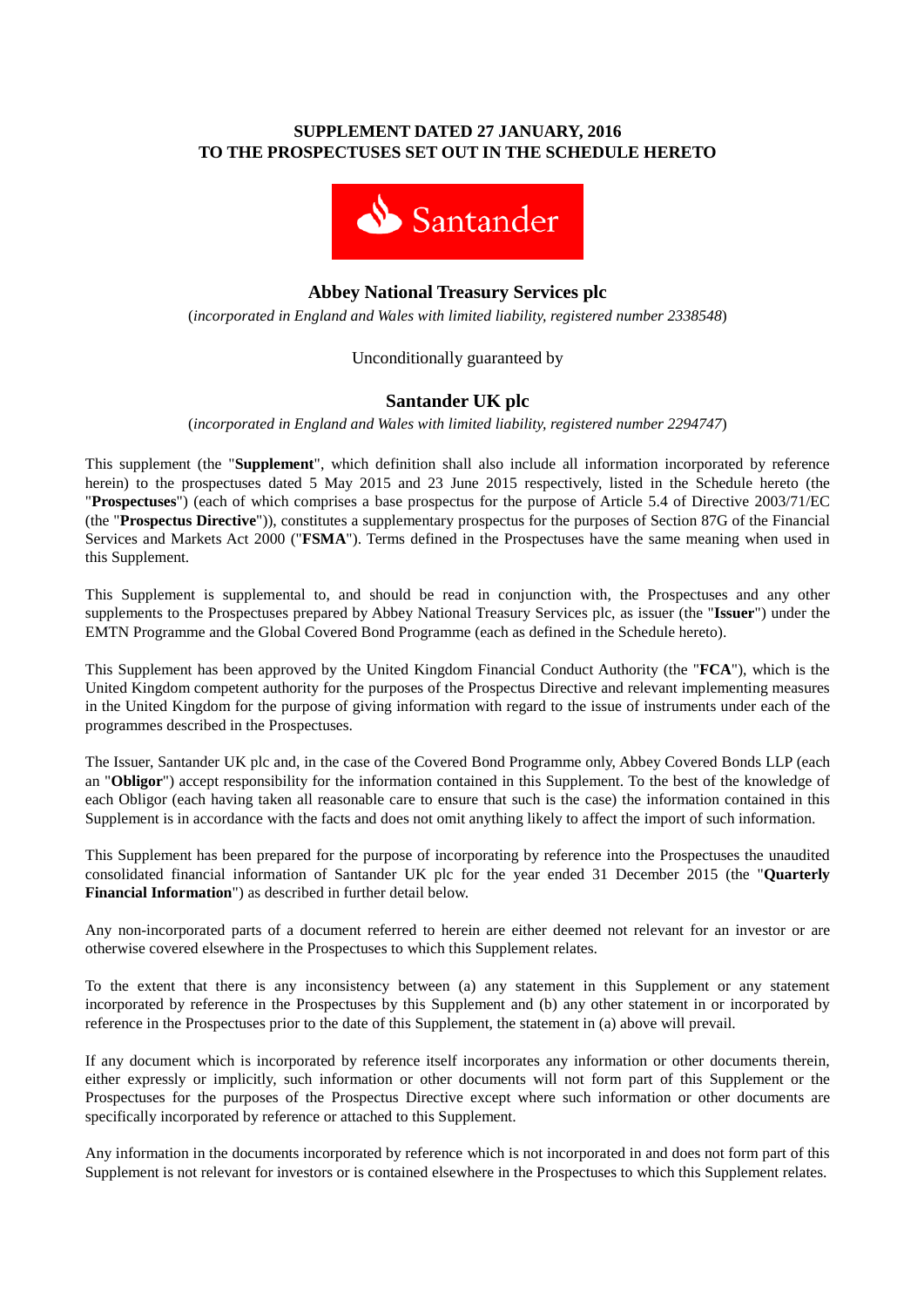Save as disclosed in this Supplement and the Prospectuses, no significant new factor, material mistake or inaccuracy relating to information included in the Prospectuses has arisen or been noted, as the case may be, since the publication of the Prospectuses.

In circumstances where Sections  $87Q(4) - (6)$  of the FSMA apply, investors who have agreed to purchase or subscribe for securities before this Supplement is published have the right, exercisable before the end of the period of two working days beginning with the working day after the date on which this Supplement was published, to withdraw their acceptances by sending a written notice of withdrawal (which must include the full name and address of the person or entity wishing to exercise such statutory withdrawal right and identify the transferable securities to which that statutory withdrawal right relates) by electronic mail to [wholesalemarketslegal@santandergbm.com.](mailto:wholesalemarketslegal@santandergbm.com)

#### **PUBLICATION OF QUARTERLY MANAGEMENT STATEMENT**

On 27 January 2016, Santander UK Group Holdings plc, the immediate parent company of Santander UK plc, published its unaudited quarterly management statement for the year ended 31 December 2015 (the "**Quarterly Management Statement**").

The content of Appendix 3 appearing on page 25 of such Quarterly Management Statement, which contains the Quarterly Financial Information of Santander UK plc, is hereby incorporated in, and forms part of the Prospectuses.

A copy of the Quarterly Management Statement has been submitted to the National Storage Mechanism (available for viewing at: [http://www.morningstar.co.uk/uk/NSM\)](http://www.morningstar.co.uk/uk/NSM).

The relevant sections of the Quarterly Management Statement listed above are also available for viewing at: [http://www.santander.co.uk/uk/about-santander-uk/investor-relations/santander-uk-plc/.](http://www.santander.co.uk/uk/about-santander-uk/investor-relations/santander-uk-plc/) 

#### **GENERAL**

This Supplement will be published on the website of the London Stock Exchange at the following link: [http://www.londonstockexchange.com/exchange/news/market-news/market-news-home.html.](http://www.londonstockexchange.com/exchange/news/market-news/market-news-home.html)